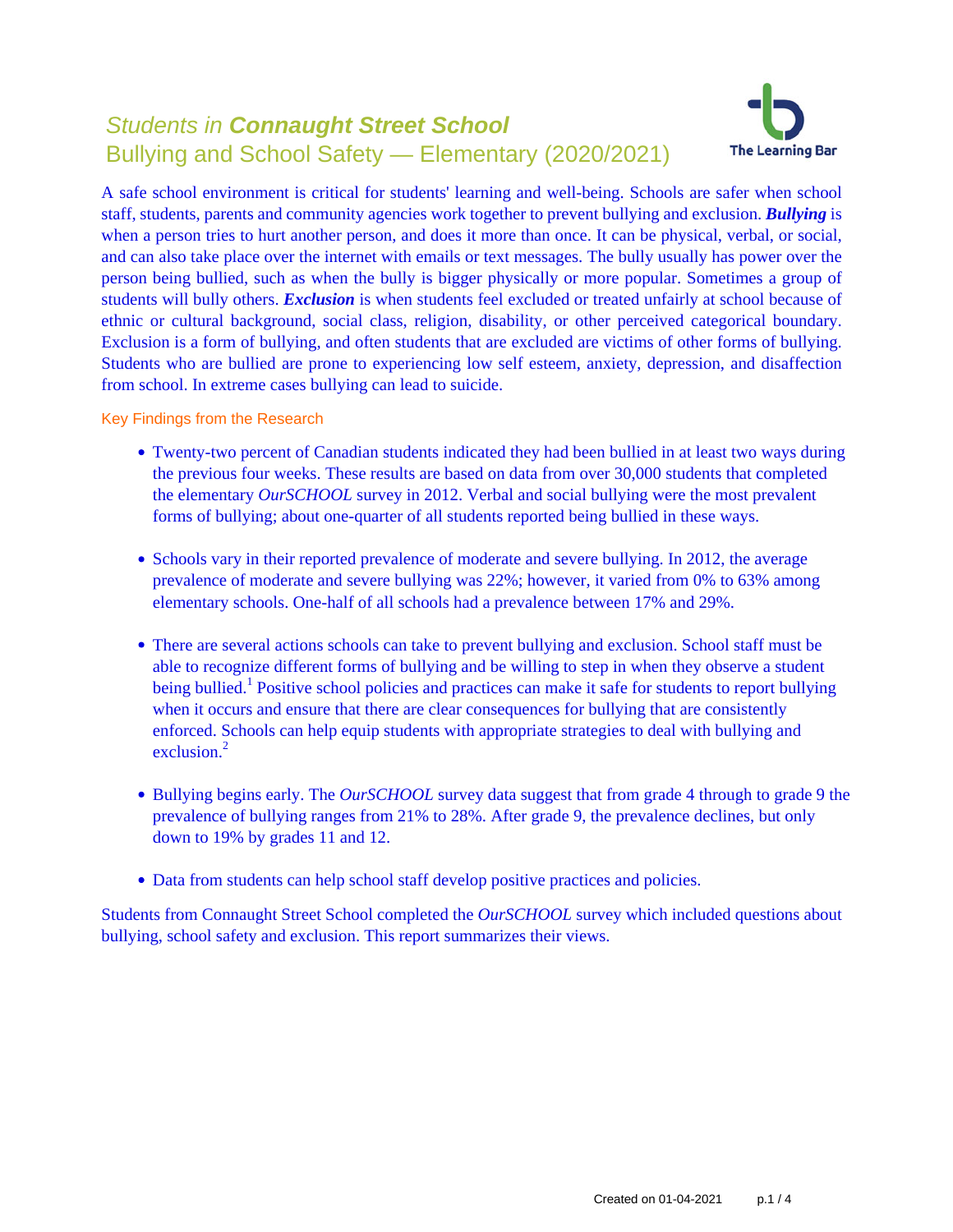# **1. The prevalence of school bullying**

The literature distinguishes between bullies, victims and those who are both bullies and the victims of bullying.<sup>3</sup> The percentage of students who report being victims of bullying is a useful school-level measure of the extent of bullying and its potential effects on youth. Students' reports of taking part in bullying and students' accounts of witnessing bullying are less useful as a school measure, because even a single incident of bullying may be seen or talked about by a wide range of students.

Overall, 46% of students in Connaught Street School reported being a victim of bullying for at least one of the four types of bullying. In addition, *OurSCHOOL* classifies students as being moderate or severe victims. Figure 1 - shows the results for all students in Connaught Street School, and separately for boys and girls, compared with the national average. Figure 2 indicates the types of bullying most often experienced by the students at Connaught Street School. The results are based on students' reports of being victims of physical, social, verbal and cyber bullying in the previous 30 days.









### **2. Where and when bullying occurs**

Bullying tends to occur most frequently in classrooms, hallways and the lunchroom, but this can vary among schools.<sup>4</sup> Students quickly learn where the 'hot-spots' are, which tend to be places where there is inadequate supervision.<sup>5</sup> Students at Connaught Street School were asked where bullying happened most often in and near their school. The results are shown in Figure 3.



**Figure 3: Where bullying occurs at Connaught Street School**

The students at Connaught Street School were also asked when bullying most often occurred. Figure 4 displays the results.

#### **Figure 4: When bullying occurs at Connaught Street School**

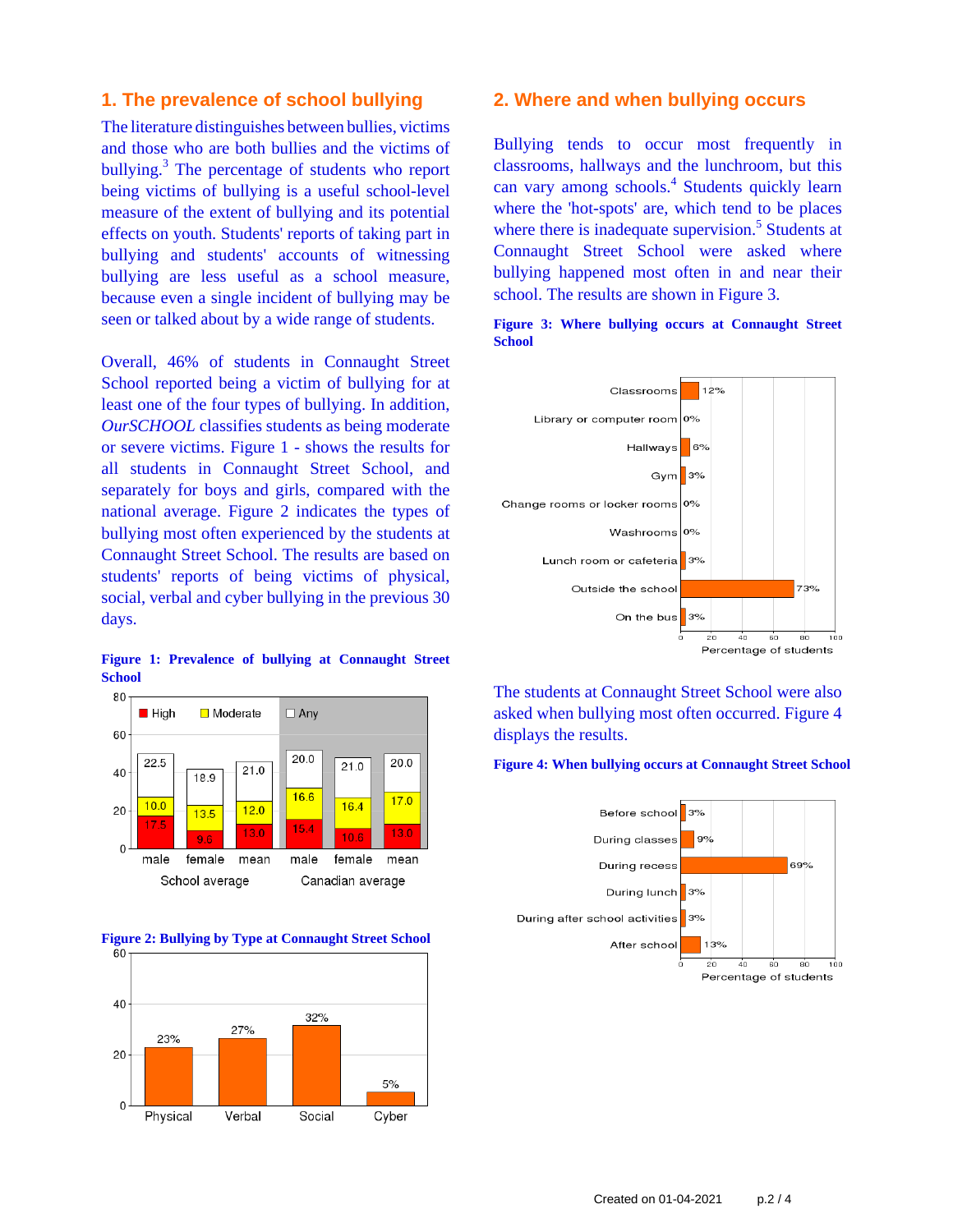# **3. How students respond to bullying**

Students in Connaught Street School who reported being bullied in the past four weeks were asked what they did the last time they were bullied. Figure 5 summarizes their responses.





Figure 6 summarizes student responses when they saw or heard about a student being bullied.

### **Figure 6: Response when others are bullied at Connaught Street School**



### **4. Measures to prevent bullying**

School policies and practices can help prevent student bullying. Students at Connaught Street School indicated the extent to which they felt certain anti-bullying measures were practiced in their school. Figure 7 shows the percentage of students that agreed or strongly agreed that these practices were evident in their school.



### **Figure 7: Measures to prevent bullying at Connaught Street School**

# **5. Students who feel excluded**

Many students feel excluded by their peers because of their ethnic or cultural background, social class, religion, disability, or other perceived categorical boundaries. Figure 8 shows the percentage of students who felt excluded by other students for various reasons.

### **Figure 8: Reasons students feel excluded at Connaught Street School**